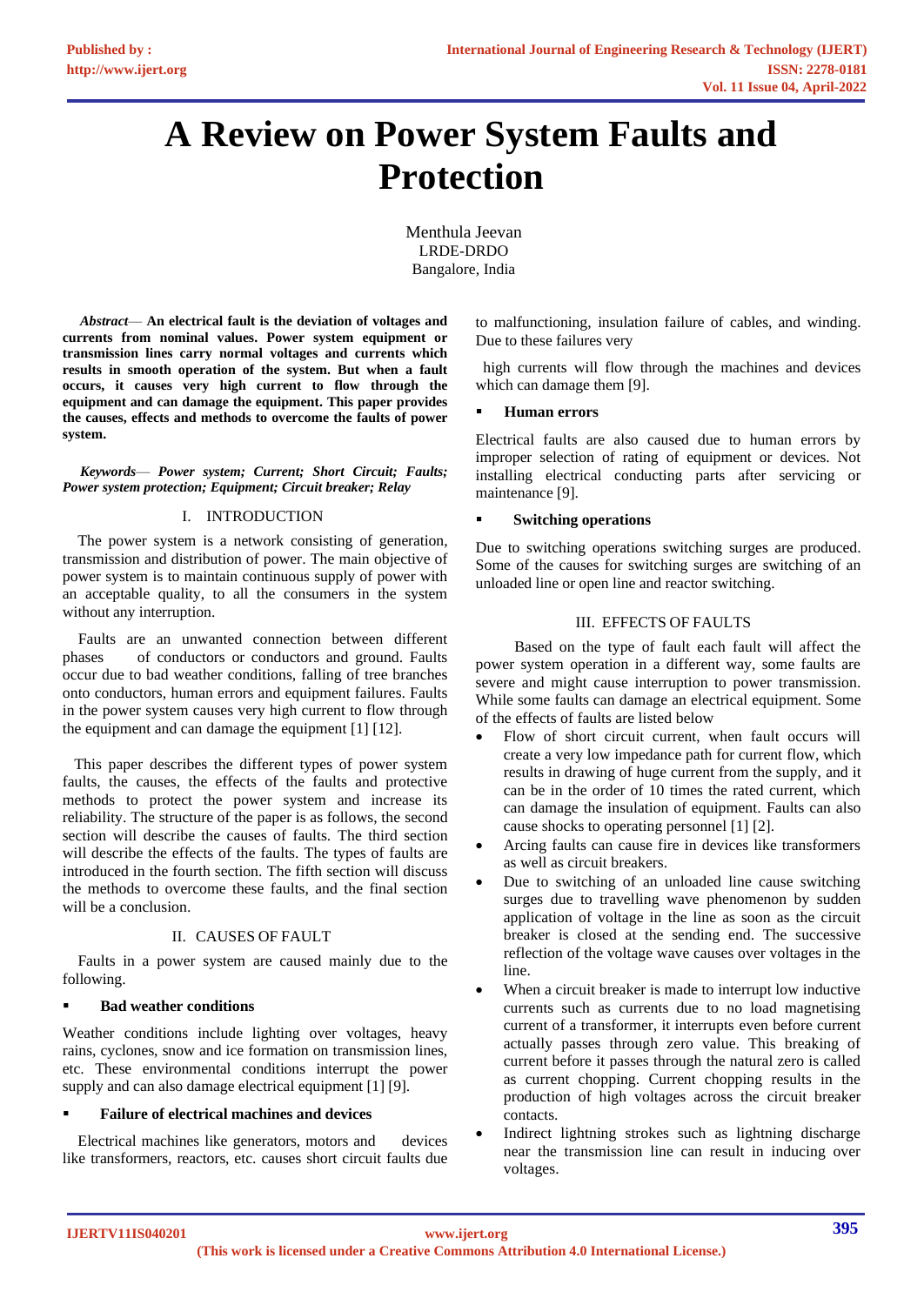IV. TYPES OF FAULTS

Faults can be classified as:

- 1. Open circuit faults (Series faults).
- 2. Short circuit faults (Shunt faults).

## **1) Open circuit faults (Series faults)**

 The most common causes of these faults include joint failures of cables and overhead transmission lines, and also due to melting of conductor or fuse in one or more phases [8].

 When circuits are protected by fuses or circuit breaker which does not open all three phases during fault condition, one or two phases of the circuit may be opened while the other phases or phase is closed. These types of faults are called series faults. These faults may also occur with one or two broken conductors [4].

 Series faults are characterised by increase in voltage and frequency but decrease in current in the faulty phases. These are unbalanced or unsymmetrical type of faults [4].

 Although open circuit faults can be tolerated for longer periods than short circuit faults, these must be cleared as early as possible to reduce the further damage to the power system.

#### **2) Short circuit faults (Shunt faults)**

 Short circuit is defined as an abnormal connection of very low impedance between two points of different potential. These are the most common and severe type of faults, resulting in the flow of abnormal currents through the equipment or transmission lines. If these faults are allowed to persist even for a short period, it leads to the damage of the equipment.

 Short circuit faults can also be known as shunt faults. Shunt type of faults involve conductor or conductors to ground or short circuit between conductors. Falling of trees and tree branches onto conductors can cause line-to-ground or double line-to-ground fault. Shunt faults are characterised by increase in current and decrease in voltage and frequency [4] [8] [11].

 The major types of faults are shunt faults. These faults may damage equipment, the healthy phases and human beings as well.

Here we will discuss only shunt type of faults.

- Shunt type of faults are classified as
	- i. Line-to-ground fault (LG fault)
	- ii. Line-to-line fault (LL fault)
	- iii. Double line-to-ground fault (LLG) and
	- iv. Three-phase fault (LLL or LLLG fault)

In these, LG, LL, LLG are considered as unsymmetrical faults or unbalanced faults as the symmetry is disturbed in one or two phases. Whereas LLL or LLLG fault is considered as symmetrical fault or balanced fault. These faults will be analysed using symmetrical components.

## • Line-to-ground fault (LG fault)

Line-to-ground fault will occur between any phase of the system and ground. It is the most common type of faults that occurs in the power system. Around 70%-80% of faults are of these type. Falling of trees and tree branches onto conductors are the most common cause of these faults [1].



Fig. 1. Schematic representation of LG fault

Line-to-line fault (LL fault)

Line-to-line fault will occur between any two phases of the system. Around 8%-10% of faults are of these type.



Fig. 2. Schematic representation of LL fault

• Double line-to-ground fault (LLG)

Double line-to-ground fault will occur between any two phases of the system and ground. Around 10%-15% of faults are of these type [12].



Fig. 3. Schematic representation of LLG fault

• Three-phase fault (LLL or LLLG fault)

Three-phase fault will occur due to short circuit of all three phases or between three phases and ground. These faults are least occurring faults among all types of faults but these faults are severe compared to all other faults. Around 2%-3% of faults are of these type [10] [12].



Fig. 4. Schematic representation of LLL fault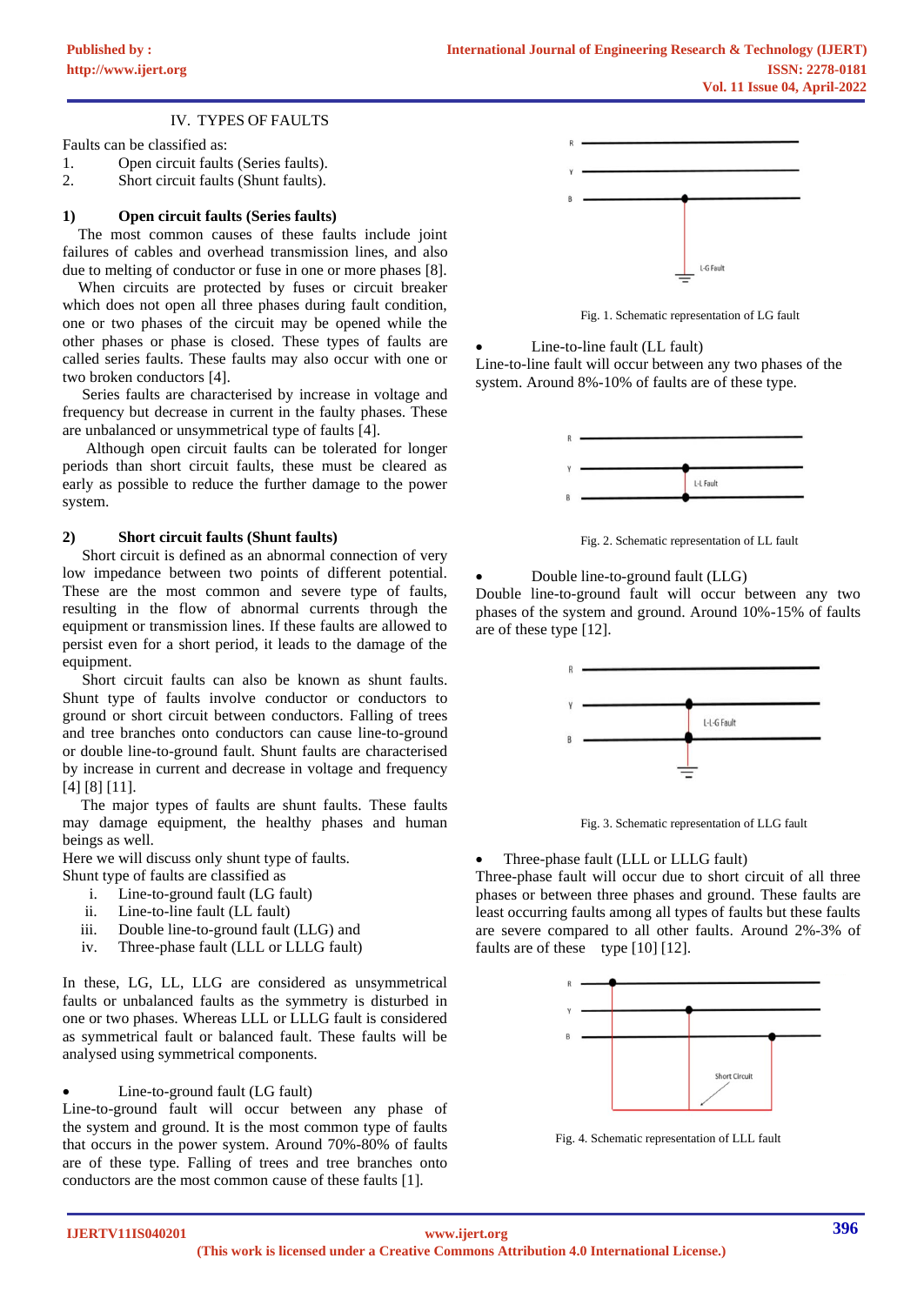## V. METHODS TO OVERCOME FAULTS

 Power system can be protected by isolating the faulty section from healthy system. This can be achieved by using protective devices, such as circuit breakers, relays and lightning arrester. Protective system employed should be able to detect the fault and isolate the faulty section from healthy system as early as possible to minimize the severity of fault and to reduce the further damage to the power system. In this section, protective devices and some protective techniques will be introduced [1].

#### **A.** *Relay*

 A protective relay is a switchgear device that detects the fault and initiates the operation of the circuit breaker to isolate the defective element from healthy system [4].

 They are compact and self-contained devices which can detect fault conditions. Protective relays detect the faults in the electrical circuits by constantly measuring the electrical quantities which are different under normal and fault conditions. The electrical quantities which can change under fault conditions are voltage, current, frequency, and phase angle.

 After detecting the fault, the relay operates to close the trip circuit of the circuit breaker. This results in the opening of the breaker contacts and disconnection of the faulty circuit from healthy system. [4]

 A typical relay circuit is shown in the below figure. For simplicity this diagram shows one phase of a 3-phase system.



Fig. 5. Typical Relay Circuit Diagram



Fig. 6. Relay

## *B. Circuit Breaker*

 An electrical circuit breaker is a switching device which is used to break the circuit either manually or automatically when fault occurs for protecting an electrical power system.

 When relay sends a trip signal to the circuit breaker the breaker contacts get opened and the faulty section is isolated from healthy system.



Fig. 7. Circuit breaker

## *C. Instrument Transformer*

 The protective relays are normally not connected directly to the power system but these are connected through instrument transformers [4].

 Instrument transformers are of two types, current transformer (CT) and potential transformer (PT). As the power system values are much higher than relay ratings, instrument transformers provide smaller magnitude of voltage or current

values to the relays. They are also used to provide electrical insulation from power system voltages [1].

# *D. Lightning Arrester*

 A lightning arrester is a device used in power system to protect the insulation and conductors of the power system from the damaging effects of lightning. The lightning arresters will protect against surges caused by indirect lightning strokes. The protection of overhead transmission lines from direct lightning strokes is done by running one or more ground wires above the overhead transmission lines [8].

# *E. Differential protection*

 A differential relay is an overcurrent relay operating on the difference of currents at the two ends of a protected element. Differential protection scheme is used for internal fault conditions. It cannot be used for inter-turn faults because the currents at the two ends of the winding of protective element remain same. Differential protection is very commonly used protection for protecting transformers and generators from internal faults [7].

 Differential relays are very sensitive to the faults occurred within the zone of protection but they are least sensitive to the faults that occur outside the protected zone or through fault. Relay operates to protect the element when  $k$  | I1 - I2 | is not zero [3].